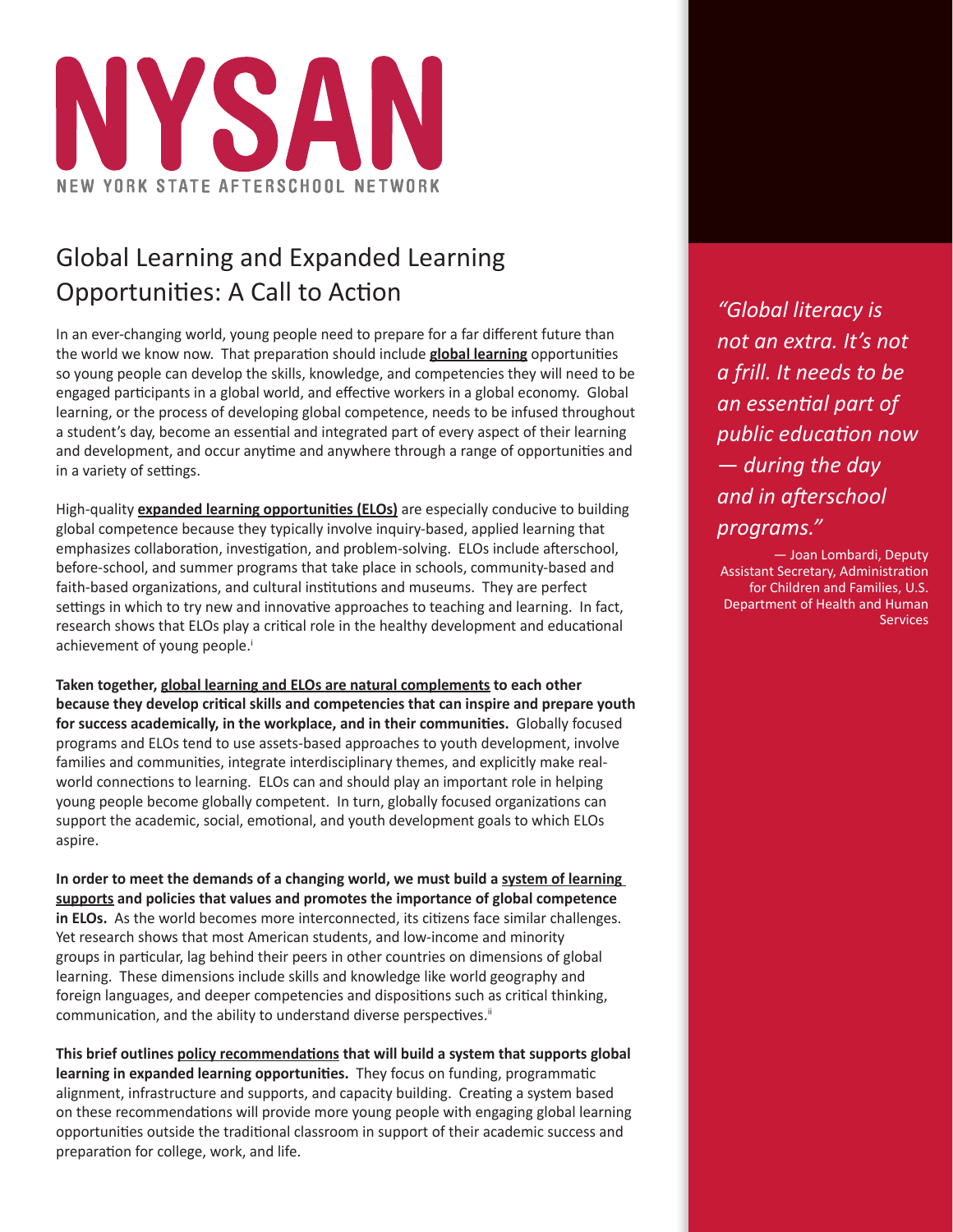## **What Is Global Competence?**

The Asia Society is the leading educational organization dedicated to promoting mutual understanding and strengthening partnerships among peoples, leaders, and institutions in a global context. Asia Society's Partnership for Global Learning has found that afterschool, summer, and other expanded learning programs with a global learning framework can help build program quality, youth engagement, and the skills that all young people need to succeed now and in the future.<sup>iii</sup> The Partnership's framework for global competence, developed in collaboration with the Council of Chief State School Officers (CCSSO) and others, guides NYSAN's work. The framework asserts that globally competent students:

**1. INVESTIGATE THE WORLD:** young people ask, explore, and research critical questions and problems that are globally significant and relevant in their own community.

**2. WEIGH PERSPECTIVES:** young people are able to communicate their own perspectives; the perspectives of other people, groups, or philosophies; and identify how diverse influences can affect people's viewpoints.

**3. COMMUNICATE IDEAS:** young people understand that audiences differ on the basis of culture, geography, faith, ideology, wealth, and other factors. They are able to effectively communicate, verbally and non-verbally, with diverse audiences.

**4. TAKE ACTION:** young people view themselves as change agents and can envision action based on evidence. They assess their potential impact, account for varied perspectives and consequences to others, and act and reflect on their actions.

# The Value and Impact of Global Learning Outside the Traditional Classroom

American society is becoming more linguistically and culturally diverse. In 2006, minority student enrollment in public schools rose to 43 percent of the total student population – up from 35 percent a decade earlier.  $\dot{w}$ Currently, one in five jobs in this country is tied to international trade and requires a cultural understanding and tolerance.<sup>v</sup> Global learning is not just about identifying countries correctly on a map, but about the underlying dynamics of the world and the importance of drawing connections between issues, people, and places to become successful citizens at home.

Globally focused learning opportunities in afterschool and expanded learning programs hold great promise because they:

#### **» Enhance academic achievement.**

 Globally-focused programming encourages student learning through inquiry and investigation that leads to deeper understanding of the issues of importance while constructing new knowledge. It reflects both skills and content young people need to be successful in school, stay on track to high school graduation, and be fully prepared for college or career.<sup>vi</sup> Global learning opportunities also ask students to put their learning into action. Applying newfound knowledge and skills in this way helps young people connect to – and improve – their communities while simultaneously supporting cognitive development as learners build, apply, and retain knowledge.vii

#### **» Complement and deepen school-day learning.**

There are many links between global learning and the school curricula. For example, despite research that suggests second language learning is associated with enhanced cognitive development, higher-order thinking, and creativity, American students are relatively ill-prepared in this area.<sup>viii</sup> As fewer schools offer foreign language options, ELOs are appropriate settings to incorporate second language learning that align with and enhance academic goals. In addition, science, technology, engineering, and math (STEM) are natural disciplines through which to explore global issues and build global competence as they offer many opportunities to investigate local issues that have global implications – from the economy to the environment – and vice versa.

### **» Build the 21st century skills young people need for a 21st century world.**

Up to 85 percent of jobs in the American economy are classified as "skilled," and require a range of competencies that include professionalism, communication, teamwork, collaboration, critical thinking, and problem solving.<sup>ix</sup> Yet research shows that the majority of workers often need significant support to develop the competencies their workplaces and employers need.<sup>x</sup> Building these skills are strengths of ELOs and dovetail with high-quality globally focused programs. ELOs promote teamwork and collaboration, and encourage students with diverse backgrounds to learn how to effectively communicate with one another in order to solve a problem, which have been identified by employers as critical to workplace success. Furthermore, ELOs are a great opportunity to partner with local businesses to connect students with professionals in a range of fields in order to build skills, career readiness, and connections for future work.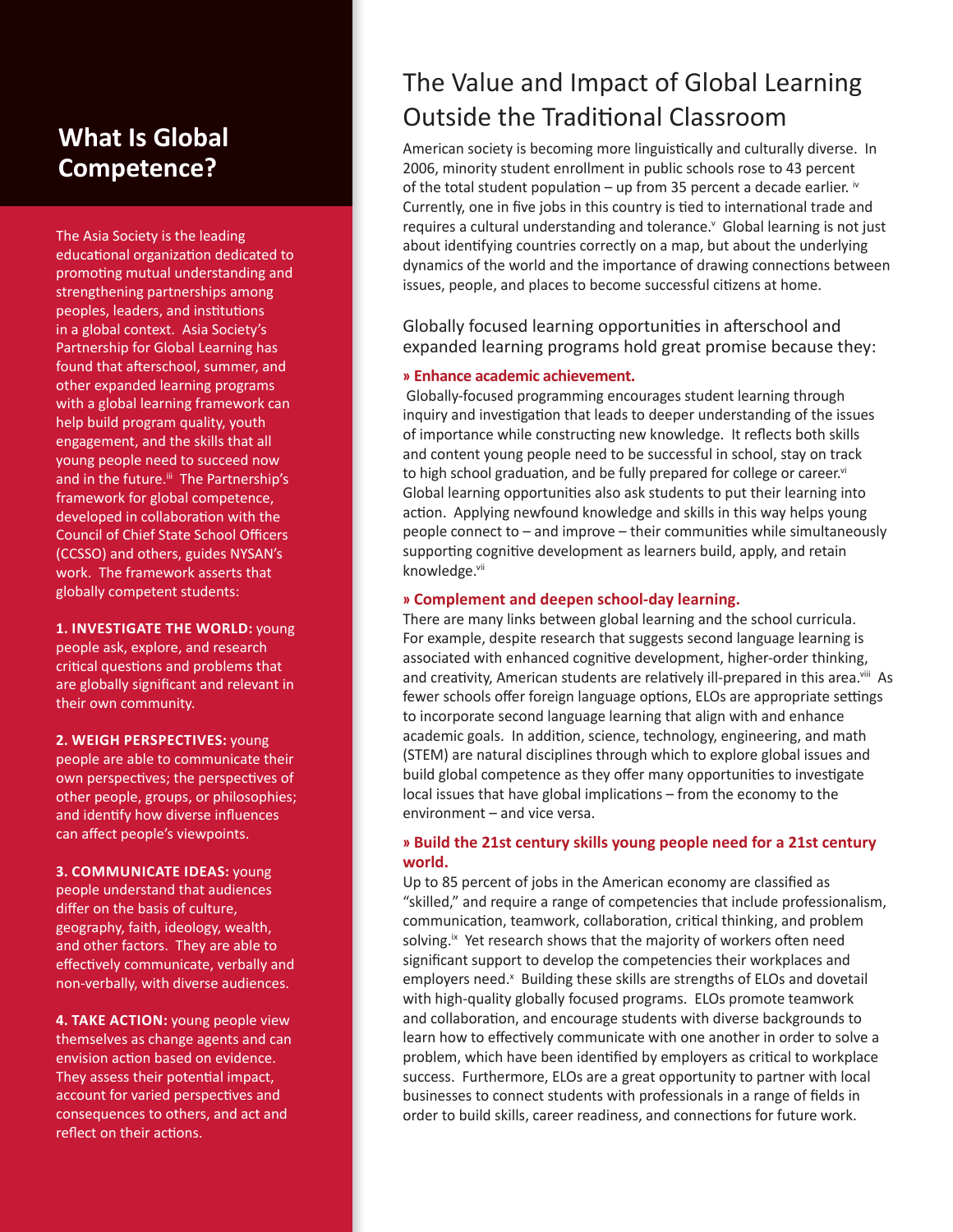#### **» Spark interest and engagement.**

Engagement in learning is critical to supporting student success and is highly correlated to high school graduation rates. Global learning should start in early care and learning programs and continue throughout the educational experience. ELOs can play important roles in engaging students who might otherwise drop out of school. Infusing global learning into ELOs provide youth with real world learning opportunities that can spark curiosity about the world, confidence in relating their knowledge and skills to realworld situations, and a passion for learning about the local and global issues important to them.

### **» Develop actionable understanding of the global context to foster positive identity.**

Global learning provides the opportunity to develop active citizenship; inform youth about human, legal, and environmental rights; and cultivate a sense of collective responsibility toward one another in local communities and around the world. ELOs can support appreciation for multiple perspectives and cross-cultural differences. A focus on culture, issues of global significance, and/or language can help all students not only feel valued and validated, but also see themselves as actors rather than bystanders on the global stage.

## Promising Practices in Global Learning

**»** New Global Citizens is an organization that works to inspire youth across the country to become engaged global citizens through their afterschool programs in middle and high schools. Since 2007, New Global Citizens (NGC) has sponsored 306 high school afterschool programs in 14 states. Students form a team, learn about NGC's 10 Global Issues, select a NGC-vetted Global Project organization they want to support throughout the year, and conduct a global policy project focused on educating their school and community. The approach relies on student leadership as teams build knowledge and awareness, advocate to local, national and international leaders, and raise funds to contribute to their Global Projects. NGC supports teams through a curriculum, online lessons and activities, and staff support. The organization reports positive impacts on measures of knowledge of global issues, leadership, selfefficacy, and civic engagement. For more information, visit www.newglobalcitizens.org.

**»** The International YMCA, a branch of the YMCA of Greater New York, runs several programs committed to global learning. The International YMCA Leaders Club empowers young people in New York City toward service to others on a local, national and global scale, while promoting international awareness

and civic engagement. Teenagers work with advisors to convene the larger community around global issues. YMCA Global Teens is a leadership development and service learning program that engages teenagers in a year-long exploration of global issues through inquiry-based learning and a YMCAdeveloped Global Teens Training curriculum. Young people conduct research and service learning projects, and collaborate with partner YMCAs around the world to work on social issues of global and local significance. The program culminates in an international travel experience hosted by YMCAs in other countries. For more information, visit www.ymcanyc.org.

**»** The Glen Cove Youth Bureau After 3 Program offers students the opportunity to be engaged in global learning and cultural experience and diversity. The program, located in Glen Cove, Long Island, provides students with the opportunity to learn and become accustomed to cultures, traditions, and habitats throughout the world by incorporating the class Geography and Culture into its curriculum. The program taps school day teachers (in addition to Youth Bureau staff and other community partners such as the local Senior Center) in order to create strong links between school day instruction and the afterschool program which facilitates deeper learning through project-based activities. Content includes a focus on art, dance, music, cooking, yoga, and an International Quilt Project. For more information, visit www.glencove-li.com.

**»** The Global Language Project (GLP) is a nonprofit organization that strives to equip young people with the skills they need for a globalized world and workforce. GLP's free and comprehensive language training program, Speak to Succeed, helps elementary school students achieve proficiency in a language other than English. Offering language instruction in Spanish, Mandarin, and Arabic during and after school as well as on weekends, GLP developed a unique curriculum that leverages classroom activities so that the students' use of a language is a vehicle to accomplish a goal, typically with a global focus, rather than only an end in itself. Each student must commit to learning one foreign language with GLP through their eighth-grade year, as well as to attend GLP's 60 minutes of instruction two to three days per week during the school year. For more information, visit www. globallanguageproject.org.

Preparing the next generation of students for the challenges of a diverse and globally inter-connected world is a local, state, and national challenge. Increasingly, policymakers, businesses, educators, parents, and the general public are recognizing the importance of preparing students to become globally competent. Expanding opportunities in these ways will inspire, engage, and prepare young people in pursuit of the competencies, skills, and knowledge all of them need to learn from and contribute to a global society.